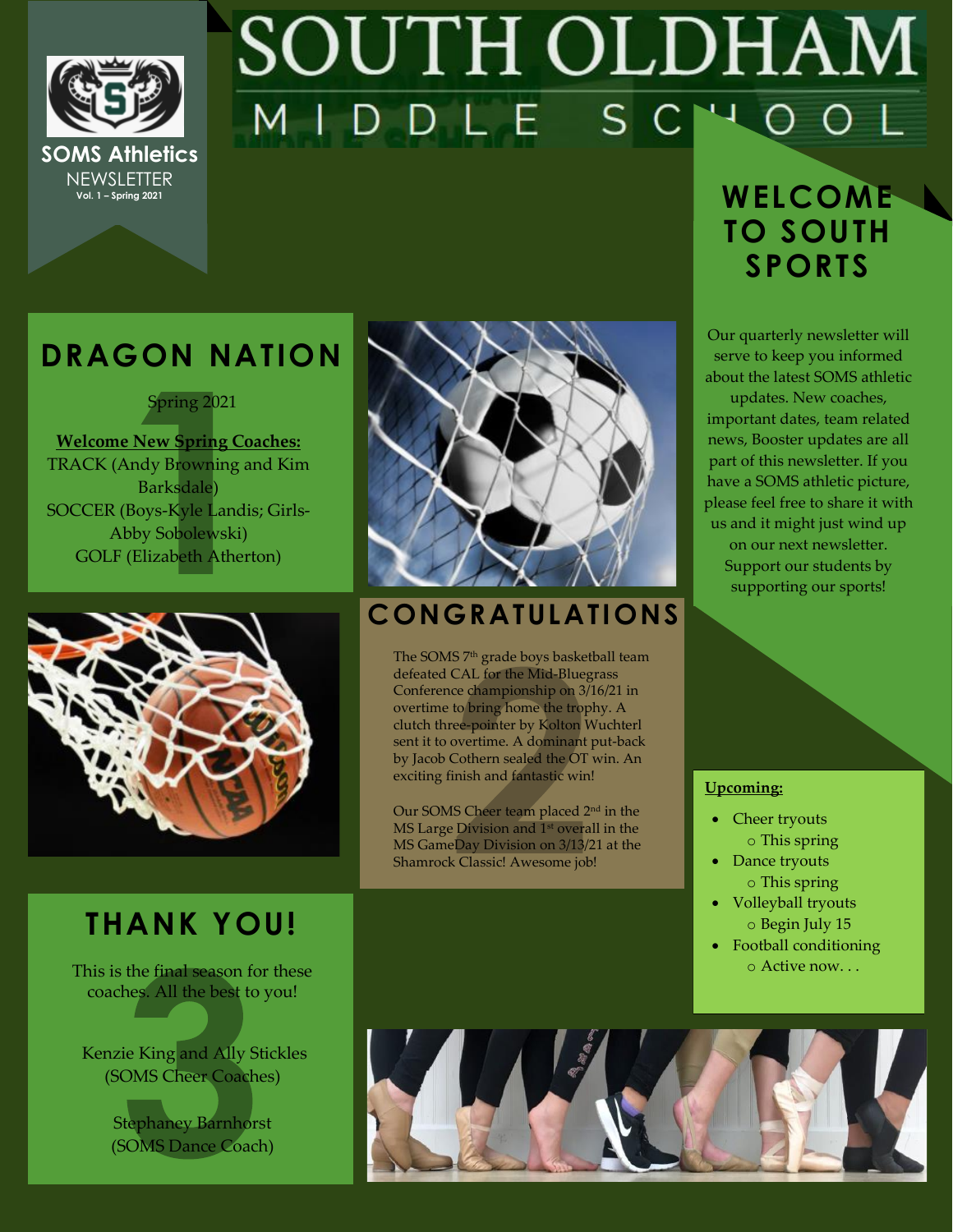# **BOOSTERS:**



## A little does a lot

 A little goes a long way! Over the years, SOMS has depended upon the dedicated efforts and expertise of parent volunteers to operate our SOMS Athletic Boosters Club. Members commit themselves to meeting approximately once a month during the school year in order to plan and manage revenue sources that are used to help finance expenses related to our various sports teams. It is a wonderful way to give back to our school community and ensure that our athletes are able to access to the essential gear and equipment that is needed for each unique athletic program. A little work does a lot of good! Profits from SOMS spirit wear and concessions are the two largest grossing sources of revenue that are immediately made available to go right back to our athletic teams. Also, donations from families of athletes (suggested \$10/athlete) go a long way to help out. Volunteers help oversee this club by running spirit wear and managing the concession stand. Other members help with the leadership, operations, or conduct the accounting and financials for the club.

 Our Booster's Club needs your support. If you might be interested in learning more or volunteering for a position, please contact our Booster President, Matt Williams.

### 2020-21 BOARD OFFICERS

President - Matt Williams matt.williams1@yahoo.com Vice President - Adam Welsh awelsh@sgws.com Treasurer - John Fuller gjfullerjr@gmail.com Secretary - Meredith Donnelly mwdmom@gmail.com Concessions - Meredith Donnelly mwdmom@qmail.com Spirit Wear - Emily Williams Emily.williamss@yahoo.com

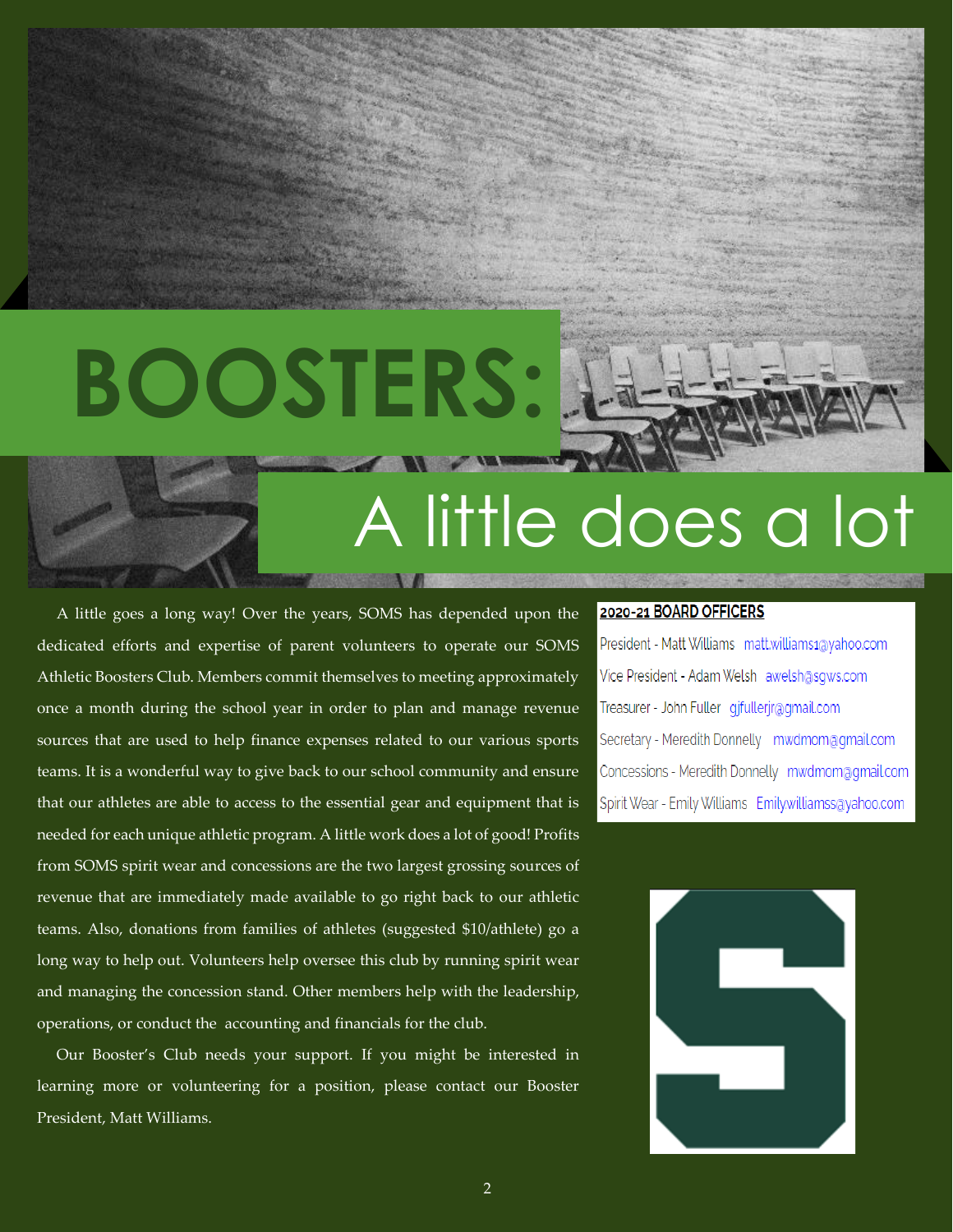

### Cheer and Dance

### **Coaches Needed. . .tryouts are coming!**

With the departure of some fantastic coaches, a need has emerged for a new cheer and a new dance coach. These positions are posted on the OCS employment website and it is our hope to find qualified individuals to pick up where our last coaches left off. Here is the link[: SOMSCoaching](https://www.applitrack.com/oldham/onlineapp/default.aspx?Category=Athletics%2fActivities)

It is our hope to have these positions filled this spring in order to be prepared for spring tryouts. Please notify the Athletic Director, Christopher Rairick, or the Assitant AD, Tami Day, if you or someone you know might be interested in one of these

positions. Let's make sure we can offer these fantastic school-sanctioned sports next year, and let's find some coaches!

YOU KNOW Who I am YOU CAN'T miss me. I'm the one on the TOP With the fierce smile. Want to know how I got there? It took the strength of a strong backspot and powerful bases to lift and throw me so that I can perform my stretches, arabesques, tosses and twists. They call me a FLYER. What do they call you?

### **Who Makes A Great Coach?**

- Someone who loves our youth
- Someone who understands the challenges facing our teenage athletes and will serve as a positive roll model and mentor
- Someone who loves to coach youth
- Someone who is willing and able to commit some time to work in this capacity
- Someone who has experience playing and/or coaching the sport (preferred)
- Someone who is at least 21 years old
- Someone who has 64-credit hours post high school or passes a paraprofessional test
- Someone who is organized and able to communicate effectively with parents, players, and school personnel